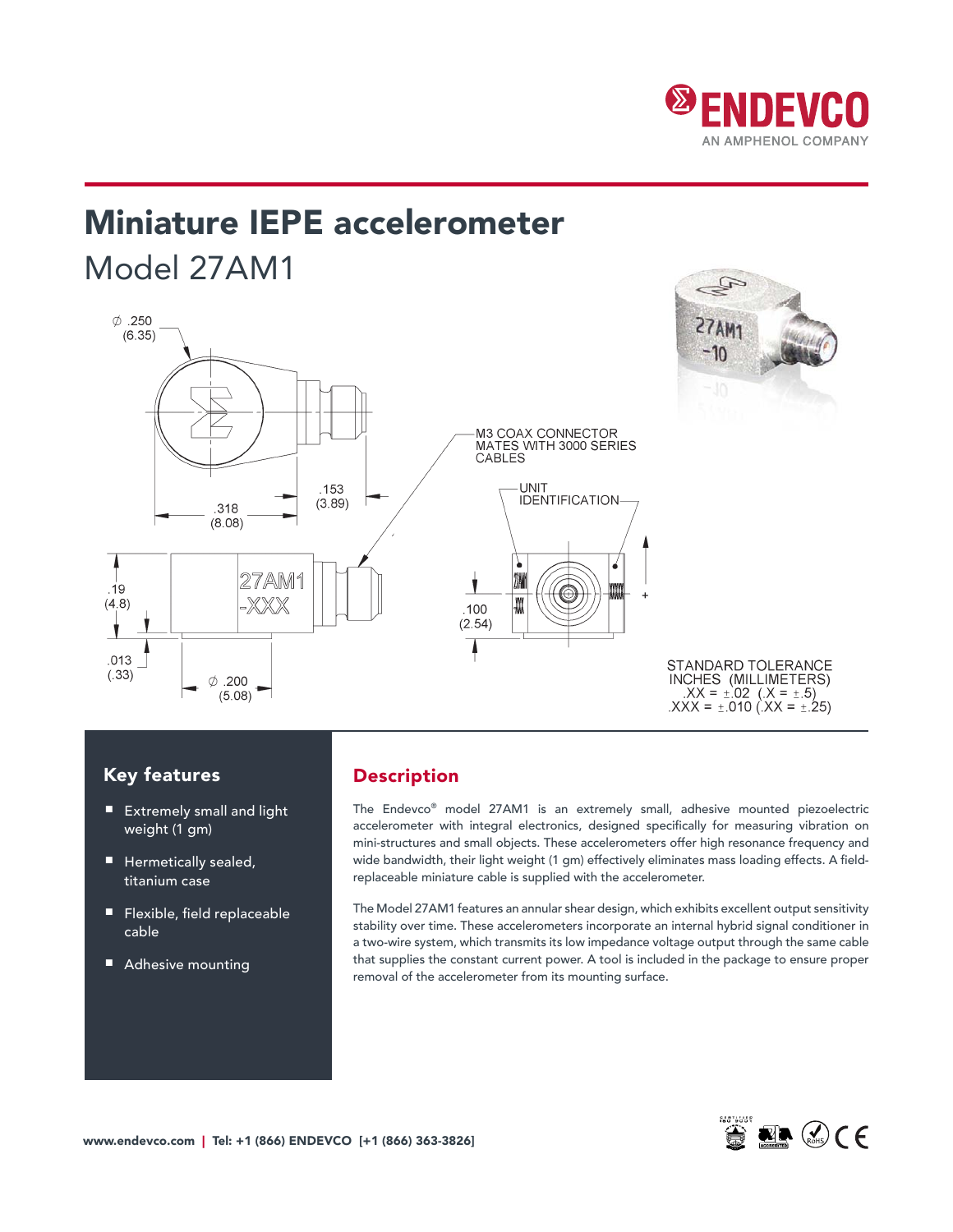# Miniature IEPE accelerometer | Model 27AM1

The following performance specifications conform to ISA-RP-37.2 (1964) and are typical values, referenced at +75˚F (+24˚C) and 100 Hz, unless otherwise noted. Calibration data, traceable to National Institute of Standards and Technology (NIST), is supplied.

| <b>Specifications</b>                        |                           |                                                                  |                                     |  |
|----------------------------------------------|---------------------------|------------------------------------------------------------------|-------------------------------------|--|
| <b>Dynamic characteristics</b>               | <b>Units</b>              | $-10$                                                            | $-100$                              |  |
| Range                                        | g pk                      | ±500                                                             | ±50                                 |  |
| Voltage sensitivity (typical)                | mV/g                      | 10                                                               | 100                                 |  |
| min                                          | mV/g                      | 9                                                                | 90                                  |  |
| max                                          | mV/g                      | 11                                                               | 110                                 |  |
| Resonance frequency (typical)                | kHz                       | 50                                                               |                                     |  |
| min                                          | kHz                       | 45                                                               |                                     |  |
| Amplitude response                           |                           |                                                                  |                                     |  |
| ±10%                                         | Hz                        | 2 to 10 000                                                      | 3 to 10 000                         |  |
| ±3 dB                                        | Hz                        | 1.0 to 15 000                                                    | 1.5 to 15 000                       |  |
| Phase vs Frequency                           |                           |                                                                  |                                     |  |
| $< 5^{\circ}$                                | Hz                        | 4 to 40 000                                                      | 4 to 2500                           |  |
| $< 10^{\circ}$                               | Hz                        | 2 to 40 000                                                      | 2 to 5000                           |  |
| Sensitivity deviation vs temperature         |                           |                                                                  |                                     |  |
| at -67 $\degree$ F (-55 $\degree$ C) max/min | %                         | $0/ -15$                                                         |                                     |  |
| at +257°F (+125°C) max/min                   | %                         | $+10/ -5$                                                        |                                     |  |
| Temperature response                         |                           |                                                                  | See typical curve                   |  |
| Transverse sensitivity                       | %                         | 5 max                                                            |                                     |  |
| Amplitude linearity                          | %                         | < 2                                                              |                                     |  |
| <b>Output characteristics</b>                |                           |                                                                  |                                     |  |
| Output polarity                              |                           | Acceleration directed into base of unit produces positive output |                                     |  |
| DC output bias voltage                       |                           |                                                                  |                                     |  |
| Room temp +75°F (+24°C)                      | Vdc                       | $+12.3$ to $+13.5$                                               |                                     |  |
| -67°F to +257°F (-55°C to +125°C)            | Vdc                       | $+7.5$ to $+16$                                                  |                                     |  |
| Output impedance                             | Ω                         | < 200                                                            |                                     |  |
| Full scale output voltage                    | V                         | ±5                                                               |                                     |  |
| <b>Residual Noise</b>                        |                           |                                                                  |                                     |  |
| Broadband (1Hz to 10KHz)                     | equiv. µg rms             | 2000                                                             | 400                                 |  |
| Spectral                                     | equiv. µg/√Hz             |                                                                  |                                     |  |
| 1Hz                                          |                           | 1500                                                             | 300                                 |  |
| 10 Hz                                        |                           | 200                                                              | 50                                  |  |
| 100 Hz                                       |                           | 30                                                               | 10                                  |  |
| 1000 Hz                                      |                           | 10                                                               | $\overline{4}$                      |  |
| Overload recovery 2X full scale              | μs                        | < 10                                                             |                                     |  |
| Grounding                                    |                           |                                                                  | Signal ground connected to case     |  |
| <b>Power requirement</b>                     |                           |                                                                  |                                     |  |
| Supply voltage [1]                           | Vdc                       | $+23$ to $+30$                                                   |                                     |  |
| Supply current                               | mA                        | $+2$ to $+10$                                                    |                                     |  |
| Supply noise                                 | µA pk                     | < 10                                                             |                                     |  |
| Warm-up time                                 |                           |                                                                  |                                     |  |
| ±10% of stabilized bias                      | sec                       | 2                                                                |                                     |  |
| Time constant                                | sec                       | 0.5                                                              |                                     |  |
| <b>Environmental characteristics</b>         |                           |                                                                  |                                     |  |
| Temperature range                            | $\degree$ F( $\degree$ C) |                                                                  | $-67$ to $+257$ ( $-55$ to $+125$ ) |  |
| Humidity                                     |                           |                                                                  | Hermetically sealed                 |  |
| Sinusoidal vibration limit                   | g pk                      |                                                                  | 1000                                |  |
| Shock limit [2]                              | g pk                      |                                                                  | 5000                                |  |
| Base strain sensitivity at 250 ustrain       | equiv. g pk/ustrain       | 0.13                                                             | 0.05                                |  |
| Thermal transient sensitivity                | equiv. g pk/°F (/°C)      | 0.16(0.29)                                                       | 0.07(0.12)                          |  |
| Electromagnetic sensitivity                  | equiv. g rms/gauss        | 0.0001                                                           | 0.00006                             |  |
| <b>Physical characteristics</b>              |                           |                                                                  |                                     |  |
| <b>Dimensions</b>                            |                           |                                                                  | See outline drawing                 |  |
| Weight                                       | oz (gm)                   | .028(0.8)                                                        | .035(1.0)                           |  |
| Case material                                |                           |                                                                  | Titanium alloy                      |  |
| Connector                                    |                           |                                                                  | Coaxial, M3 thread, side mount      |  |
| Mounting [3][4]                              |                           |                                                                  | Adhesive                            |  |